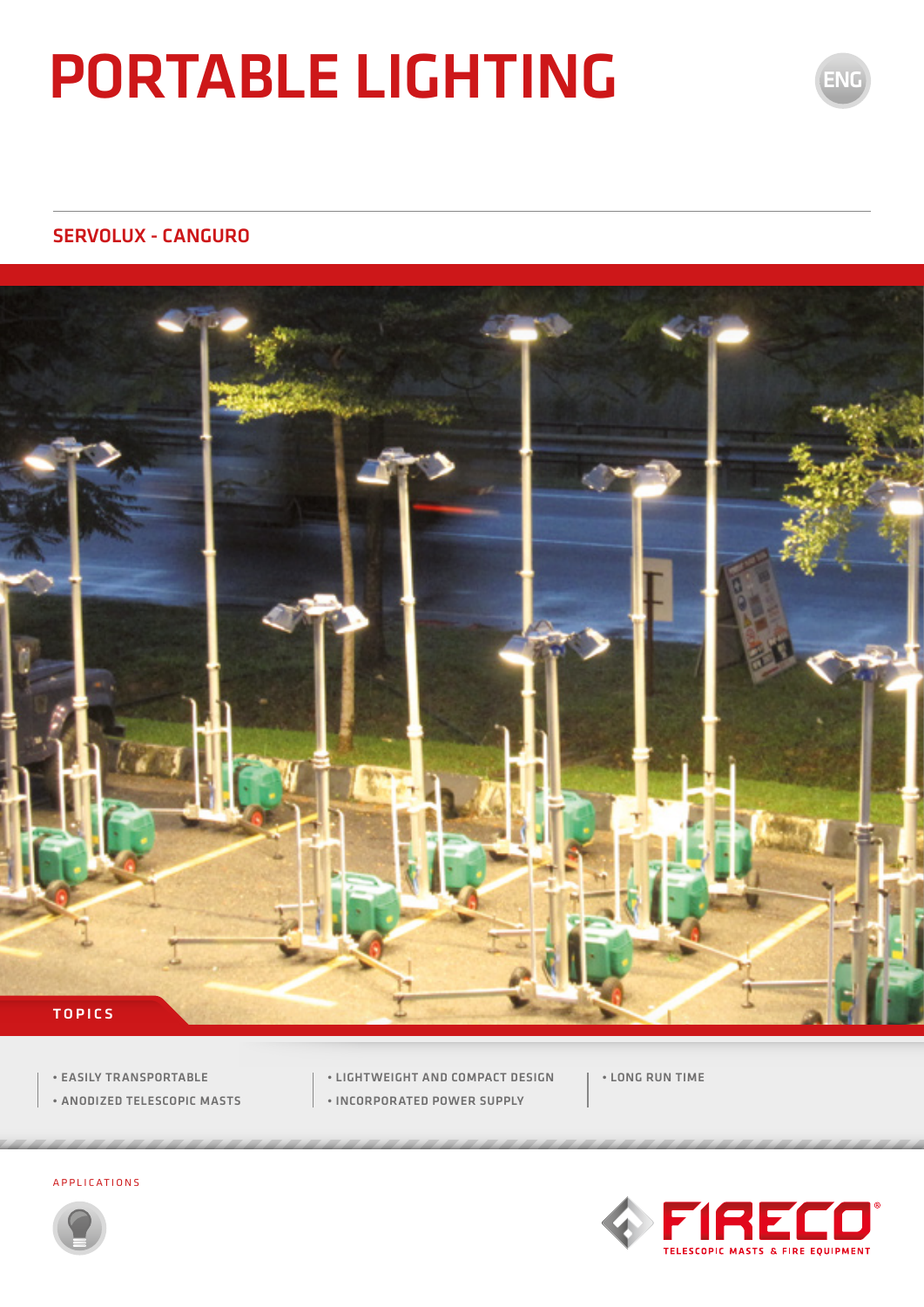# Servolux

The **SERVOLUX** is a battery powered system designed for emergency lighting or when a power source is not available. SERVOLUX can provide with its range a great autonomy, thanks to the different models SX-26, SX-40 and SX-55 with very low weights and dimensions.



#### Battery

The power is provided by a 12V 26/40/55 Ah high efficiency battery. 600 battery recharges are allowed with no gas emission in the atmosphere (GEL Technology). In the case the unit turns over, no acid will leak as the battery is leak-proof. A metallic base chemically treated against corrosion and a red plastic cover protects the battery. There is an outlet allowing the floodlight or other compatible devices to be connected. The battery can also be recharged via this outlet.

#### Telescopic Mast

The telescopic mast is made by anodized light alloy aluminium, with 3 sections, the main section is Ø 52 mm. It is supplied with manual locking devices in order to erect the mast at any height and rotate the light 360°. The mast is fixed on the unit by a fixed joint at the bottom and by two spring clamps fit on a metallic holder, allowing an easy and quick mounting and disassembling. The pole is manually extendable/ retractable and it has an air cushion amortizing a possible fast closing of the sections and therefore does not damage the floodlight. With the lamp placed at 90°, the mast is 1.100mm high from the ground when completely retracted and 2.400 mm high when completely extended. The mast head has a locking arrangement to suit the floodlight.



#### Floodlight

LED lamp 40W 10-35V DC with lighting power of 3600 lumen, electrical input 3A-12V, 1.5A-24V or gas discharge floodlight 70 Watt 12V, available with Metal halide bulb (white light) or High Pressure Sodium (yellow light) with a lighting power of 6.500 lumen for the MH type and 6.750 for the HPS one. The electrical input is 5,5 Ah/6Ah, depending on the lamp. The floodlight is equipped with an electrical cable with plug. **The lamp is IP 66.** The lamp is IP 66.

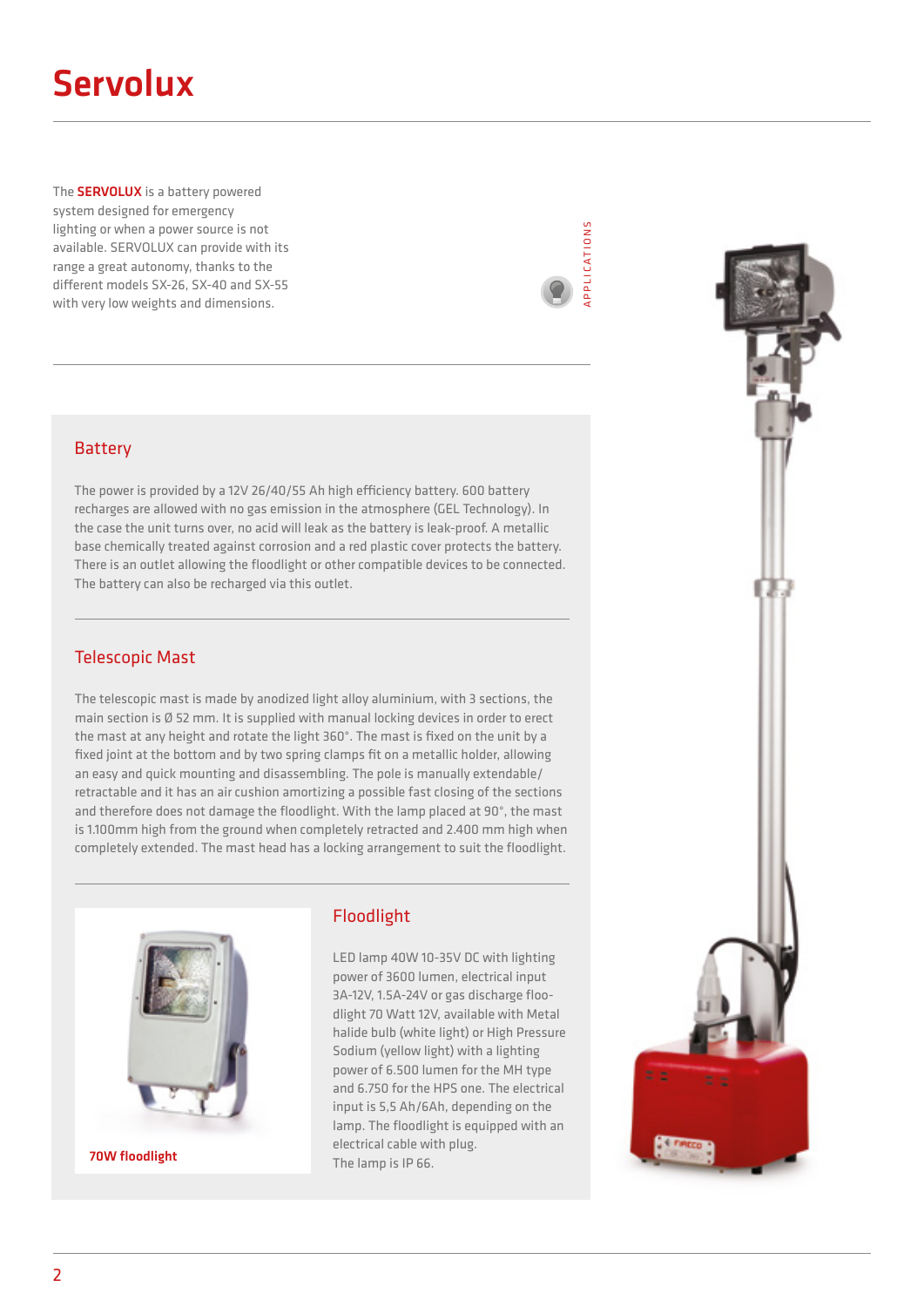

### WEIGHTS, DIMENSIONS AND DATA



| Ref.        | Battery Capacity<br><i>[Ah]</i> | з              | <b>Battery recharges</b> | Lamp type                    | Ħ<br>lэ<br>≂<br>$\overline{a}$<br>G<br>lπ<br>$\overline{5}$<br>Ext<br>E | 묘<br>letracte<br>height<br>œ.<br>$\overline{5}$<br>$\mathbb{R}^n$<br>Ē | G.  | B   | $\cup$ | $\overline{kg}$<br>Weight |
|-------------|---------------------------------|----------------|--------------------------|------------------------------|-------------------------------------------------------------------------|------------------------------------------------------------------------|-----|-----|--------|---------------------------|
| <b>SX26</b> | 26                              | $\overline{4}$ | 600                      | HPS or<br>MH LAMP<br>(IP 66) | 2500                                                                    | 1100                                                                   | 260 | 260 | 262    | 19.5                      |
| <b>SX40</b> | 40                              | 6              | 600                      |                              | 2500                                                                    | 1100                                                                   | 298 | 260 | 322    | 26.5                      |
| <b>SX55</b> | 55                              | 8              | 600                      |                              | 2500                                                                    | 1100                                                                   | 298 | 260 | 322    | 28.5                      |

(1) The operational autonomy is calculated with the use of the battery with 75% charge and with floodlight 70 W 12 V HPS or MH.

#### CODES FOR ORDERING

- **10.621** = Portable base with mast holder  $5X26$
- **10.622** = Portable base with mast holder  $5X$  40
- **10.623** = Portable base with mast holder  $5X 55$
- 10.606 = Mast Ø52 3 sections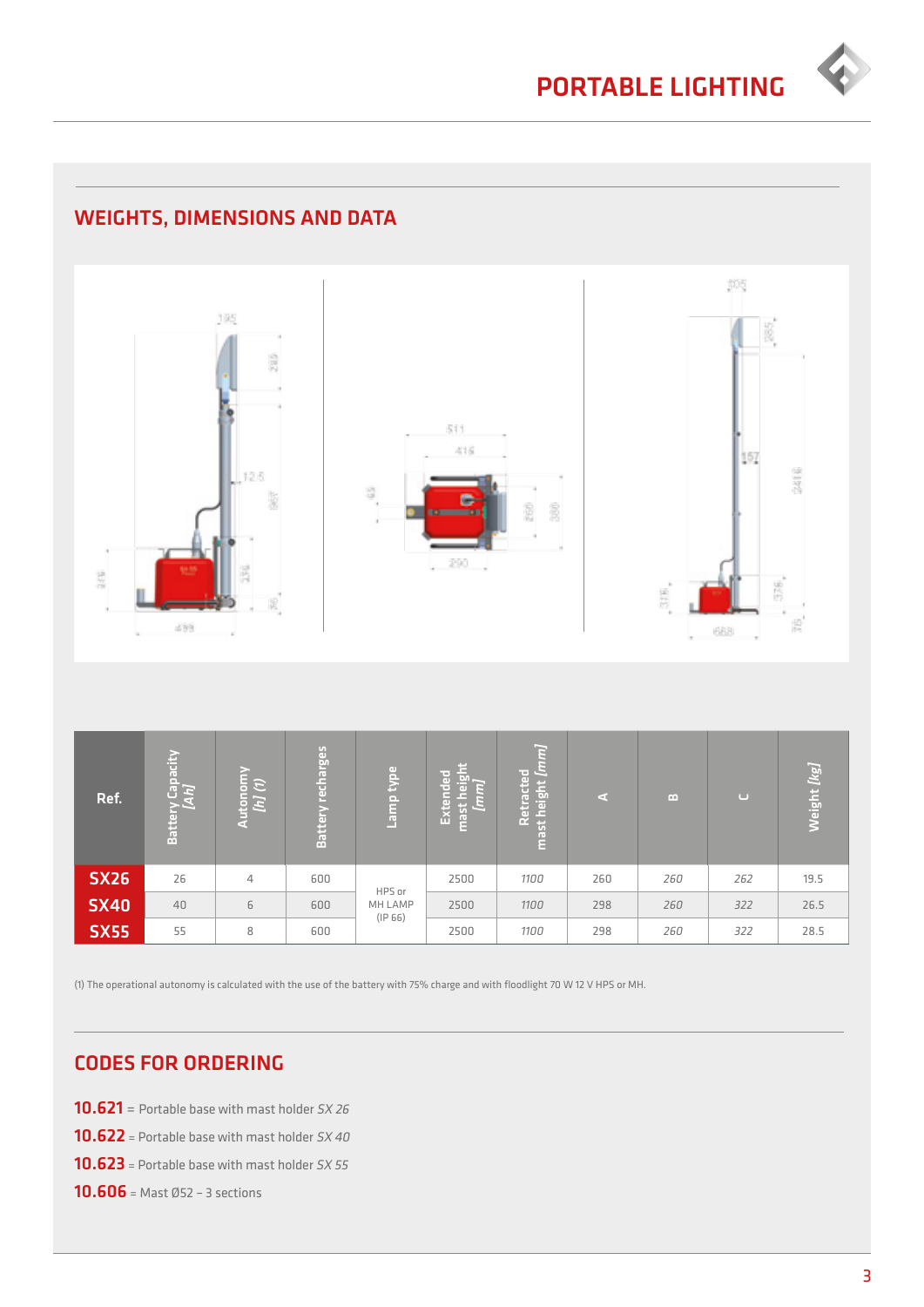

#### **ACCESSORIES**



FB.33703 Xenophot 100W/12V/9A 3.600 Lumen



FB.33426 LED 40W 3A-12V, 1.5A-24V 3.600 Lumen



FB.33701 Xenon HID 35 W/12 V/3A 3.200 Lumen



10.613 / 10.614 70W MH / 70 HPS, 7A-12V 5.000 Lumen



10.620 n° 4 Stabilizing feet adjustable in height



10.624 Battery charger 12V/230V 4A/h for SX26



10.625 Battery charger 12V/230V 10A/h for SX40 and SX55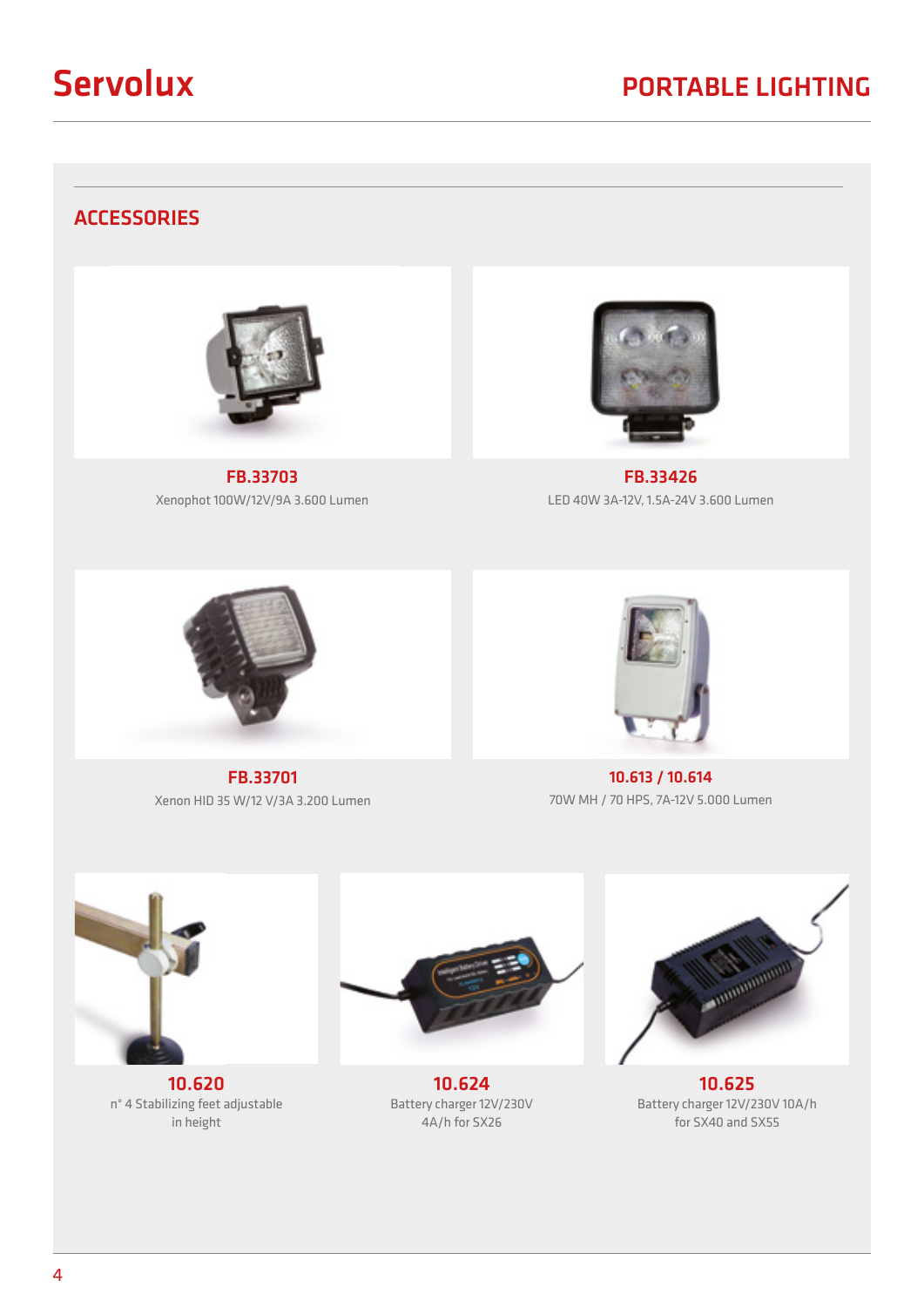

This patented range of emergency lighting units features portable lighting unit complete with sturdy wheels Ø260mm, adjustable feet and mounting base for the generator. Three mast types make up the **CANGURO** series. STAR masts utilize external cable connectors for lights, whereas the ENTRY and SUPER ENTRY masts feature internal cabling.

The ENTRY and SUPER ENTRY masts also feature connectors on the top and bottom of the masts for quick generator and light connection. All CANGURO models have a standard 4 meter height mast giving wideangle scene lighting; the units are extended using a hand pump (supplied). Various lighting combinations are available depending on the chosen generator.

PPLICATIONS APPLICATIONS

#### 10.401

Canguro lighting emergency unit with mast CA.5323.H (STAR Ø66 – 3 sections – 3759mm extended - 1620mm retracted – with hand pump) Height from ground more than 4000mm with floodlights Dimensions: 710mm width – 320mm depth – 1500mm height Weight 25kg

#### 10.402

Canguro lighting emergency unit with mast CN.5303.HB (ENTRY Ø66 – 3 sections – 3443mm extended - 1470mm retracted – with hand pump and internal cable 4x15mm2 ) complete with lower power plug for connecting the generating set and upper outlet for lamp unit connection Dimensions: 710mm width – 320mm depth – 1500mm height Weight 27kg

#### 10.501

Canguro lighting emergency unit with mast CO.5438.HB (SUPER ENTRY Ø80 – 4 sections – 4499mm extended - 1535mm retracted – with hand pump and internal cable 4x15mm<sup>2</sup>) complete with lower power plug for connecting the generating set and upper outlet for lamp unit connection Dimensions: 710mm width – 320mm depth – 1700mm height Weight 30kg

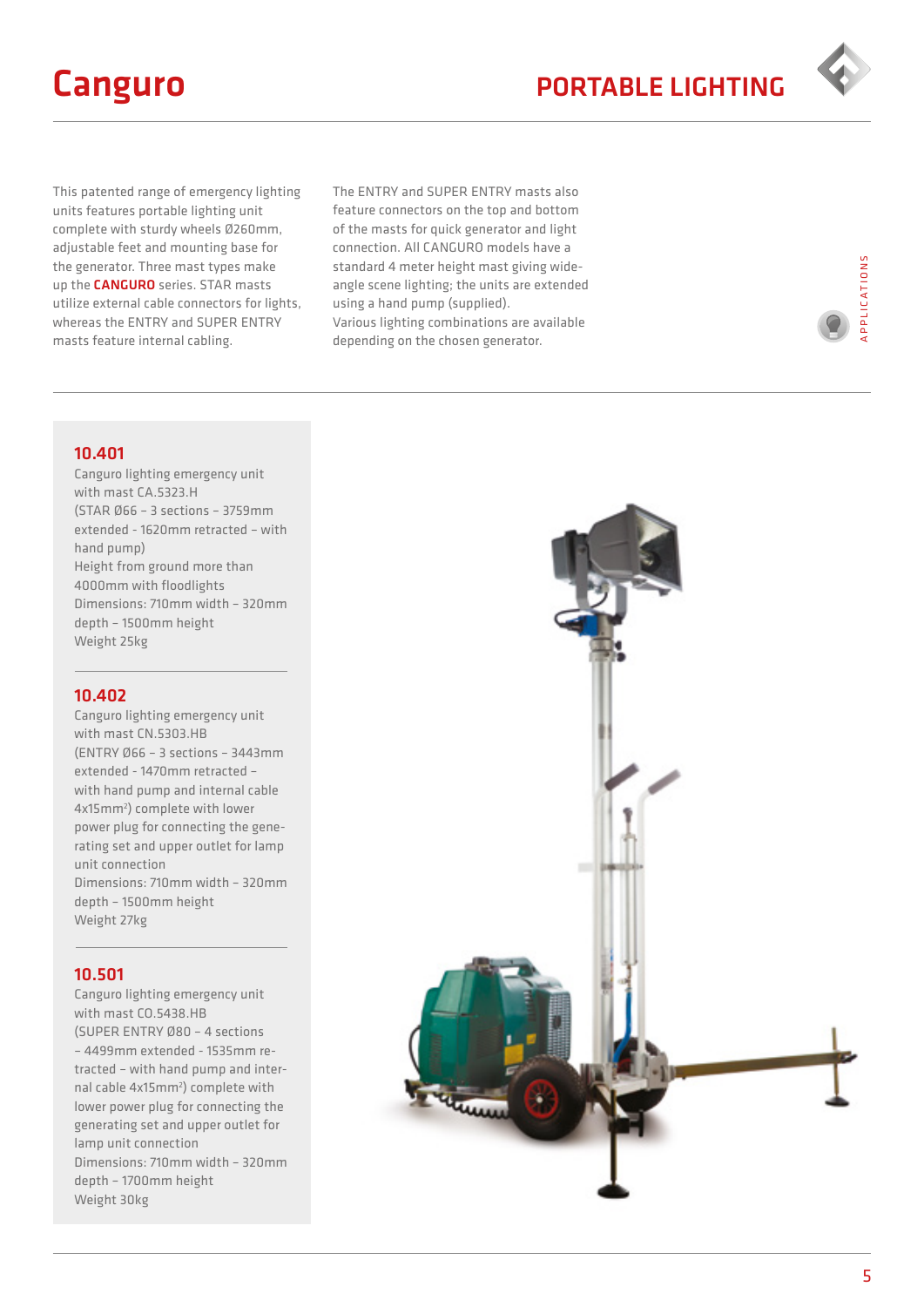#### AVAILABLE FLOODLIGHTS

- BL.33004 = Lamp unit 2x400W Ha 230V mounted above (available also mounted below)
- BL.33012 = Lamp unit 3x400W Ha 230V mounted at 360°
- BL.33011 = Lamp unit 4x400W Ha 230V (2 above + 2 below)
- BL.33023 = Lamp unit 2x1000W Ha 230V mounted above (available also mounted below)



And many more…please ask us!

#### **ACCESSORIES**



10.412 2KVA Silenced Generator



BP.3400 Schucko socket and plug



10.421 Locking stabilizer for closed unit